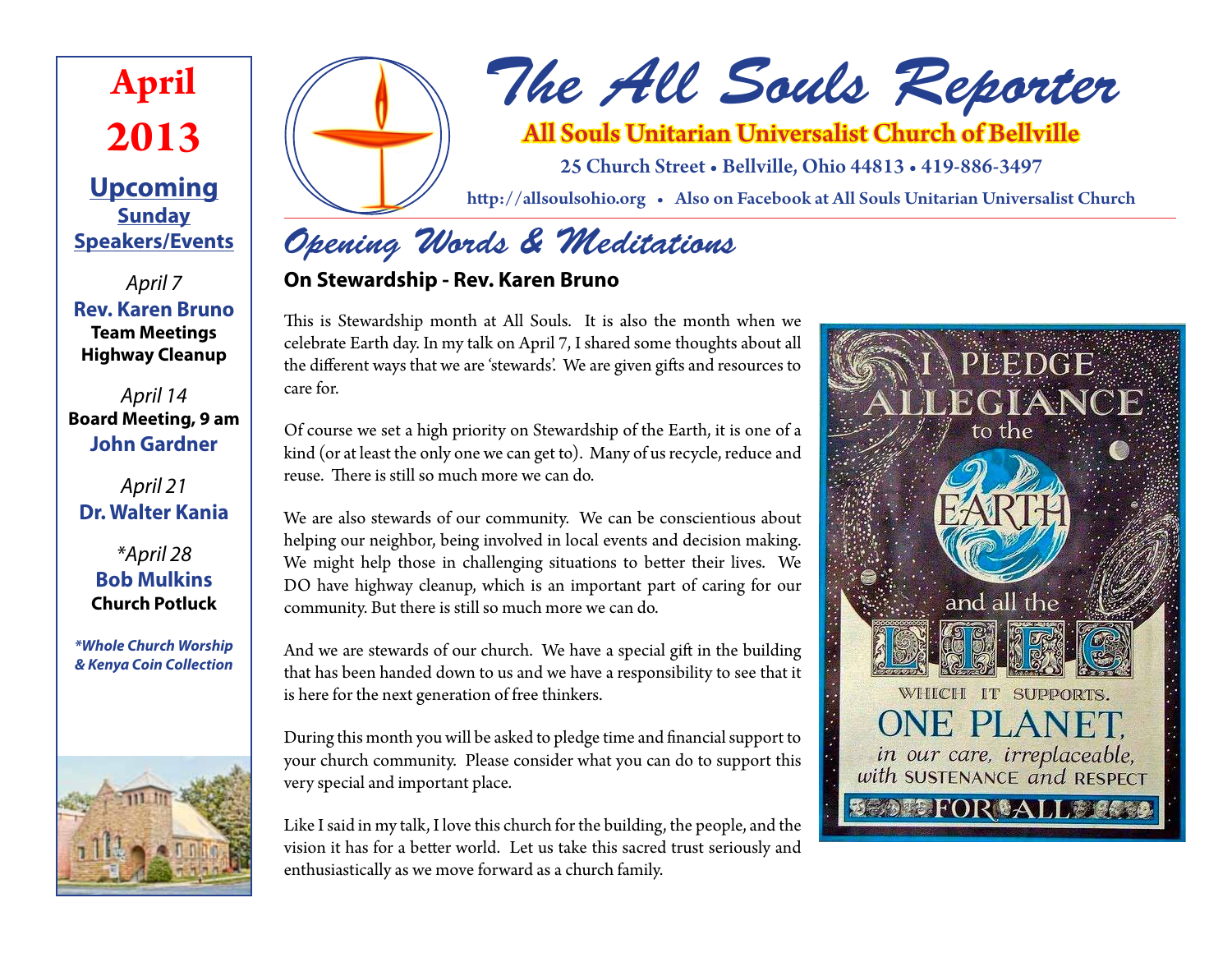**April**

#### *April Calendar* **EVERYONE IS INVITED TO ALL ACTIVITIES ALL ACTIVITIES ARE AT THE CHURCH UNLESS OTHERWISE NOTED**

**7 Sunday 10:30 am Rev. Karen Bruno Topic: Stewardship**

Stewardship: the careful and responsible management of something entrusted to one's care. How are we doing on our stewardship of the earth? At Home? At Church? In our community? **Bio**: Karen Bruno is part time pastoral care minister at Bellville All Souls Unitarian Universalist Church. She attended Drew Theological School and was ordained by the United Church of Christ in 2002. She also works at Flying Horse Farms, a camp for children with serious illness, in Mount Gilead. She is thrilled to have found two amazing places with which to share her knowledge, experience and to build community. Karen lived in Ohio for her high school and college years and then after many years in Colorado returned in 2011 following her early retirement from Denver Human Services. In addition, Karen has worked as church pastor, hospice chaplain and religious educator. She and her partner live in Mansfield.

#### *Team meetings and highway clean-up after the service and coffee and conversation.*

| 9  | Monday   | $6:30 \,\mathrm{pm}$ | Sangha meetings for Living Lotus                                                                                                                                                           |
|----|----------|----------------------|--------------------------------------------------------------------------------------------------------------------------------------------------------------------------------------------|
|    | Tuesday  | $6:30 \text{ pm}$    | Support and Discussion Groups: "Spirituality for Today"                                                                                                                                    |
| 13 | Saturdav | 9 am-Noon            | Annual Spring clean-up. Lots of easy claen-up assignments. Donuts and coffee to start; daycare<br>provided; pizza after we are finished. The more the quicker for this very important day. |

#### **14 Sunday 9 am Board Meeting (all are invited)**

#### **10:30 am John Gardner Topic: "In Search of Certainty"**

Unitarians are generally comfortable with a certain level of ambiguity when it comes to religious questions. With the wider culture becoming ever more vocal in its certainty about such matters, where can we look for a similar level of confidence?

 **Bio:** John Gardner was born and raised in Berea, Ohio, and graduated from The College of Wooster (not too far from Bellville). He has two Masters from Case Western Reserve, one in English, the other in Library Science. He has taught at Philips Exeter Academy in New Hampshire, St. Lawrence University in Canton, New York, and at Lake Erie College in Painesville. He served as Associate Librarian at Lake Erie, and for 17 years was the Director of Morley Library, the public library in Painesville. In retirement John has pursued his passion for world travel, especially to some of the most remote islands in the world, including all 7 continents and more than 100 countries, as well as gardening, bicycling, walking, cooking and entertaining, and always, reading.

- 16 Tuesday 6:30 pm Support and Discussion Groups: "Women Who Care"
- 20 Saturday 3:30 pm Family f UUn Night at the Richland Carrousel Park (downtown Mansfield)
- **21 Sunday** 9 am "Ethics for UUs" -- Adult Religious Education Class (final of series)

#### **10:30 am Dr. Walter Kania Topic: TBA**

 **Bio**: Dr. Walter Kania is a licensed Clinical and Consulting Psychologist. He holds a Ph.D. from Michigan State University. He has maintained an active Clinical and Consulting practice. He also holds a Master of Divinity degree from Texas Christian University. He is ordained in the Congregational Church (United Church of Christ), and The Christian Church (Disciples of Christ). He has served on the faculties of Texas Christian University, Bethany College, The Ohio State University, and The Renaissance Academy of Florida Gulf Coast University. He is the author of four books, "Healthy Religion," "A Believable Bible," and "A Credible Christianity."His newest book "Psychology and The New Paradigm for Religion, Spirituality Without Sin and Salvation" is scheduled to be available in 2013. He conducts seminars and is a frequent speaker in the fields of Psychology and Religion in Christian and Unitarian Churches.

22 Monday 6:30 pm Sangha meetings for Living Lotus 23 Tuesday 6:30 pm Support and Discussion Groups: "Being Liberal in a Conservative Place" 28<sup>\*</sup> **Sunday** 9 am "Low Impact May: Consumption" -- Adult Religious Education Class (first of series)

**10:30 am Bob Mulkins 10:30 am Bob Mulkins Topic: Spirit** Spirit Spirit, spirituality, are all about mystery, awe and wonder, but all of these things are experienced in our day-to-day living, in just being human. For some, spirituality is inextricably linked to the supernatural, but that is only one world view. There is a "road less traveled" and I invite you to explore it with me.

 **Bio**: Bob is retired from the graphic arts and lives with his wife of 41 years, Fran. They have 2 grown children and 2 grandchildren. He has been a member of the Olmsted UU Congregation since 1968 and is on the executive board of the Cleveland Astronomical Society.

 *As part of "Low Impact May" there will be a viewing of the movie "No Impact Man" after the Church Potluck supper.*

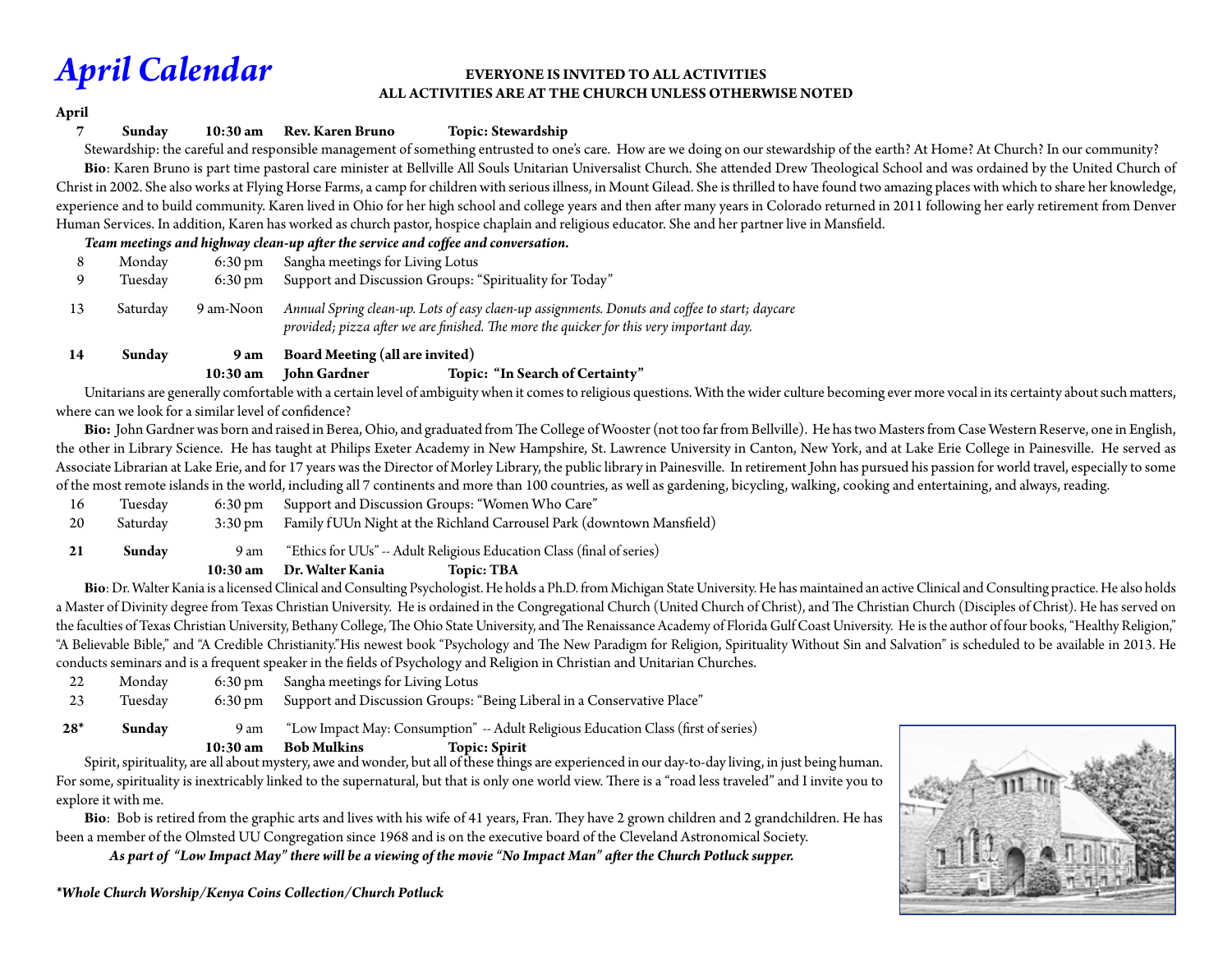### *Birthdays for April*

| 4 Walter Kania    | 21 Joan Rader |
|-------------------|---------------|
| 20 Teasha Sprague | 28 LD Ball    |

# **March 2013 Financial Report**

#### **Revenue**  $\sim$  11  $\sim$

| Collections                       |          |
|-----------------------------------|----------|
| Open Plate Offering               | \$485.00 |
| Pledges                           | 1,380.00 |
| Recycle                           | 34.85    |
| Huruma Foundation (Kenya Coins)   | 81.50    |
| <b>Total</b>                      | 1,981.35 |
| <b>Expenses</b>                   | 2,200.98 |
|                                   | 219.63   |
| $1 \quad 1 \quad 1 \quad 2 \quad$ |          |

Average Attendance in March: 50 (five weeks; high of 65)

There were no unusual expenses for March. There were five Sundays.

| March Pledge Report        |                                            |                      |  |  |  |  |  |  |
|----------------------------|--------------------------------------------|----------------------|--|--|--|--|--|--|
| Pledged                    | Paid                                       | Difference           |  |  |  |  |  |  |
| \$1,767                    | \$1380                                     | $-$ \$387 $(-21.3%)$ |  |  |  |  |  |  |
| 2012-2013 Fiscal Year      |                                            |                      |  |  |  |  |  |  |
| Pledged                    | Paid                                       | Difference           |  |  |  |  |  |  |
| \$14,679                   | \$15,208                                   | $+$ \$529 (+3.5%)    |  |  |  |  |  |  |
| 2012-2013 Pledges Received |                                            |                      |  |  |  |  |  |  |
| 18 Units                   | 26 Members                                 | \$20,004             |  |  |  |  |  |  |
|                            | One pledge withdrawn beginning in February |                      |  |  |  |  |  |  |
|                            |                                            |                      |  |  |  |  |  |  |

You can make or increase your pledge for the 2012-2013 fiscal year at any time. Please see Mike Garber for more information.

*Monthly and Fiscal Year financial reports are from Treasurer Chuck Rhodes. Please see Chuck if you have any questions. The Pledge report is done by Pledge Chair Mike Garber.*

#### **Support/Discussion Groups Continuing**

Topic for support and discussion groups were voted on over the last two weeks and these are the topics selected. All Groups are on Tuesday Evenings from 6:30 to 8:15 pm at the church. Rev. Karen Bruno will be there to facilitate but not lead the groups.

#### **April 2, May 7**

#### **Loved Ones with Addictions or Mental Illness**

We just about all know someone with these challenges. How do we help and when is it time to walk away? Let us offer each other support on this difficult journey.

### **April 9, May 14 Spirituality for Today**

Wondering what is means to be spiritual? Or wondering how to stay centered in your daily life? Let's gather and share ideas. We can practice meditation or share spiritual readings we have found helpful.

#### **April 16, May 21 Women who Care**

As women we are often still put into the role of care giver. It might be for young children or adult children, it might be for friends or neighbors, it might be for family members. This group will gather to share our journeys as caregivers, the ups and downs of that 'job'. We will provide each other support.

#### **April 23, May 28**

#### **Being Liberal in a Conservative place**

Ever think that you want to speak up when you overhear a conversation at work or at the grocery store that shows the conservative values prominent in this area? Wonder what it would be like to live in a place where the liberals are in the majority? Just want a place to feel safe saying what you believe? Join us for a conversation on how to survive being a liberal in Mid-Ohio!

After three months we will evaluate the needs of each group, and make plans for restarting/or trying new topics in Late Summer.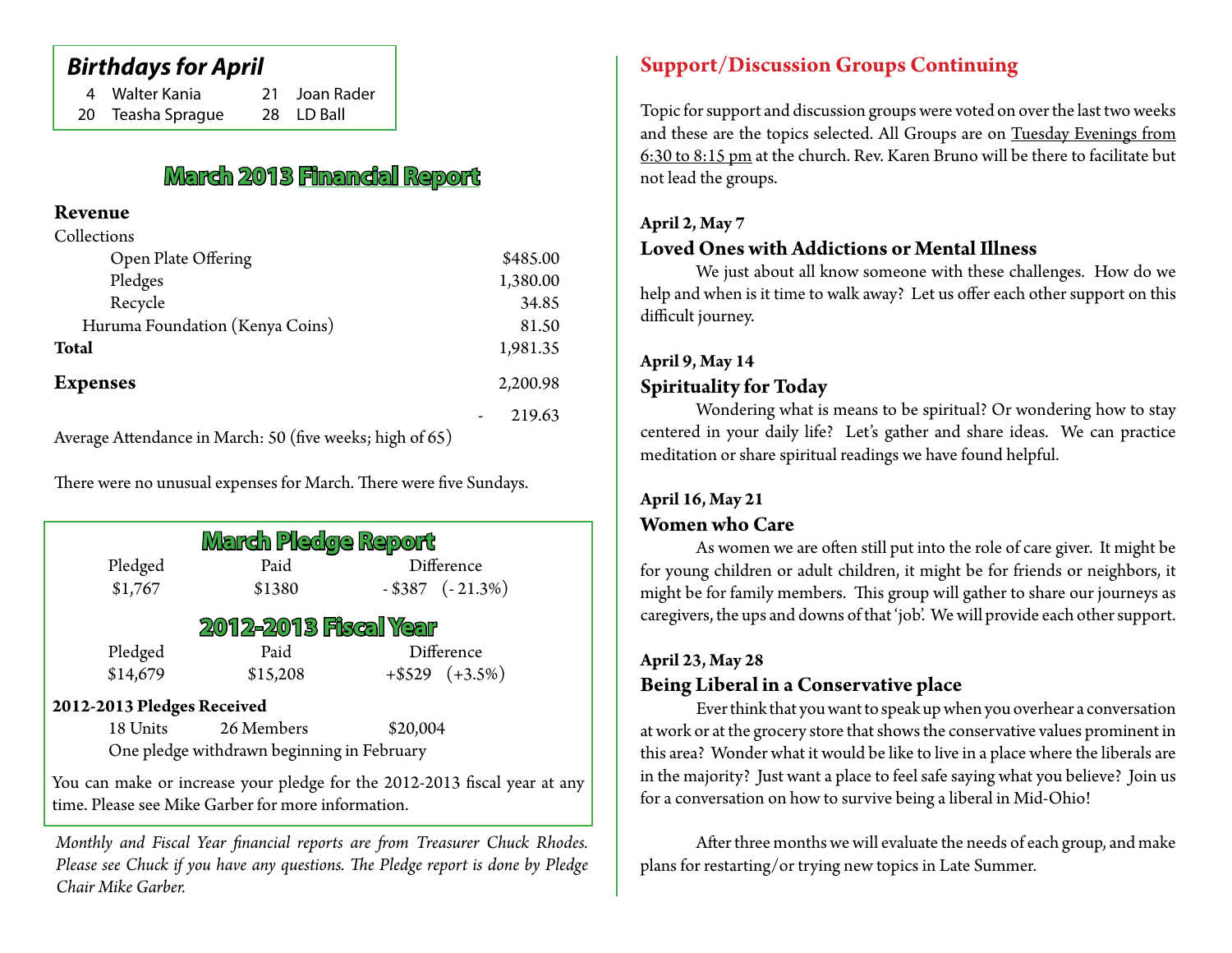The current Adult Religious Education Class "Ethics for UUs" will have their final class on Sunday, April 21st at 9 am.

"Low Impact May" will be a celebration of Earth Day (lasting the entire month of May). We'll have many activities to learn how to reduce our environmental impact. The inspiration for this came from the book/movie "No Impact Man" which chronicles the adventures of a family trying to live for a year with no environmental impact.

We'll be kicking off "Low Impact May" with a viewing of the movie "No Impact Man" after church on Sunday, April 28th. Sunday Morning Adult Religious Education (9 am) will follow a curriculum offered through the No Impact Project.

The course is 5 weeks long and the topics are: April 28 - Consumption May 5 - Energy Skip a week for the board meeting May 19 - Food May 26 - Transportation June 2 - Water

To participate in the class you do NOT need to have read the book nor seen the movie. Short passages of the book are read and/or short video clips are viewed during the class to spark conversation around discussion questions.

On May 3rd, at 7 PM, there will be a 1 session book club for the book "No Impact Man". To reduce your impact please plan to borrow the book from your library or buy used (if you absolutely must buy a copy, see Liz Hansen for help)!

We'll also be offering some challenges for the entire church to participate in throughout the month of May. For those who are really interested in living with "No Impact", there is a week long challenge you can do, sign up online at www. noimpactproject.org.

# **Religious Education April Family f UUn Night & Fellowship**

1. The next family FUUN get together will be Saturday, April 20 (so as not to conflict with Spring Cleaning day on the 13. We will be meeting at the Richland Carrousel Park at 3:30 pm- It's open until 5, and people can get there whenever they want, but this might maximize riding opportunity if we start a little earlier. The Little Buckeye Children's Museum is open until 6 pm, so we can head there after the Carrousel, and then find a place a to eat on the square/ downtown area.

2. The monthly potlucks have been a huge success...We›ve had great turnout and participation from the congregation. The next potluck will be Sunday April 27. Please remember to take home your leftovers and dishes! Karen Gotter

#### **Living Lotus Zen Sangha**

We meet the **2nd & 4th Mondays, 6:30 pm-8:30 pm** at the church, everyone is welcome to join us.

Beginning in September and continuing through the next several months, Sensei Dean Williams will be focusing the Dharma talks on the new "Living by Vow: A Practical Introduction to Eight Essential Zen Chants and Texts," text by Shohaku Okumura.

For more information please visit our website at: www.livinglotuszensangha.com or find us on facebook under Living Lotus Zen Sangha. Thank you, Jackie Moore



# **Sunday Music**

All Souls is fortunate to have many talented musicians playing for Sunday services.

Ayesha Manley plays the historic Felgemaker organ on alternate Sundays.

The Carol Bernhardt trio plays the other Sundays. Whatever Sunday you visit, music is always a listening pleasure.

Liz Hansen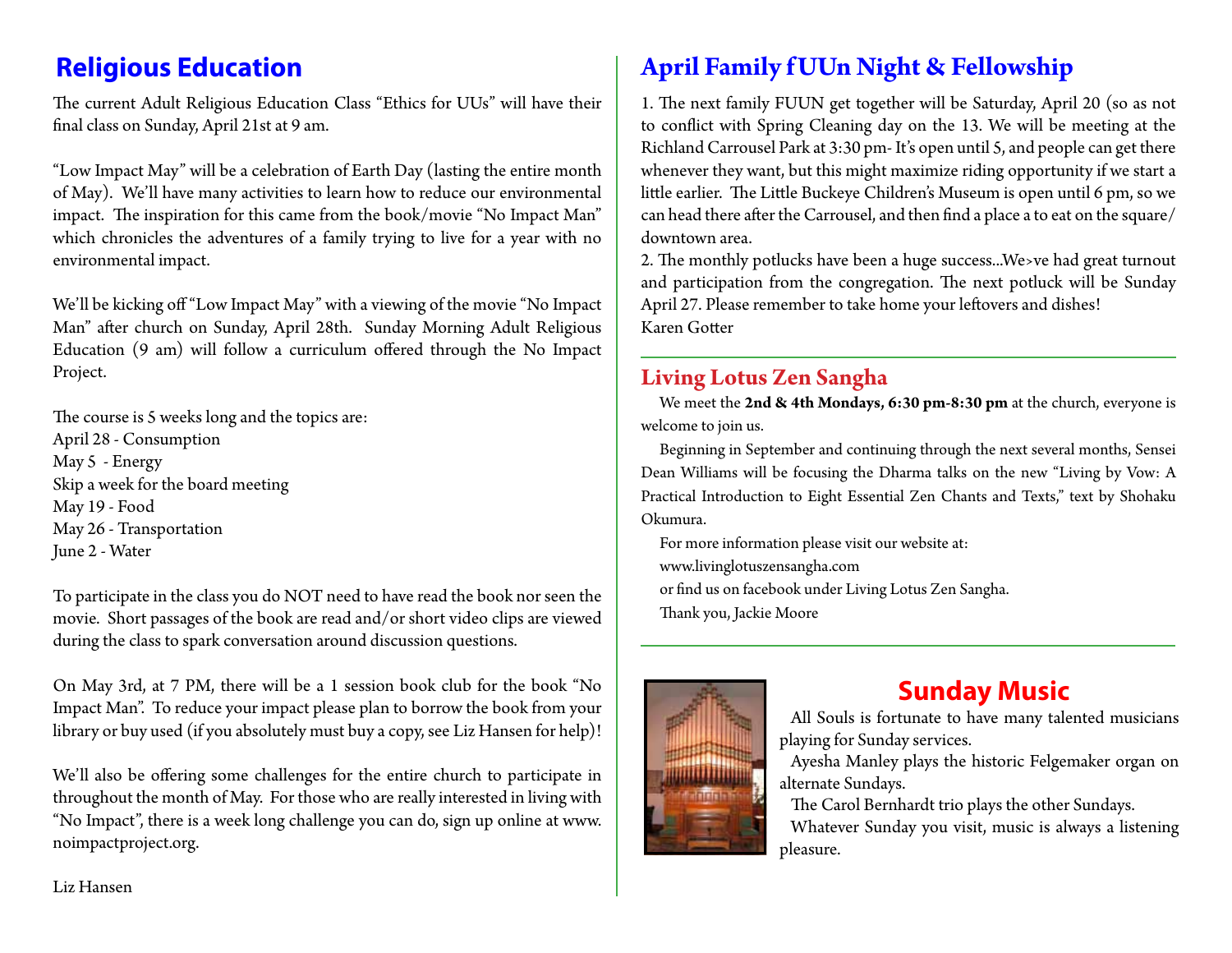# **All Souls Summer Day Camp & Camp Out**

Mark your calendar for June 28 & 29! We had such a lovely time at Kokosing Lake Wildlife Area (just Northwest of Fredericktown in Knox County) for our youth day camp & camp out last year, we've decided to have it there this year too! Friday night will be the official camp out and Saturday will be the day camp.

We are still working out the details of this year's day camp. Last summer, Jenny Bartsch led the group in a letterboxing activity. For those not familiar with Letterboxing, according to "Atlasquest.com", it is "an intriguing pastime combining artistic ability with 'treasure-hunts' in parks, forests, and cities around the world. Participants seek out hidden letterboxes by cracking codes and following clues. The prize: an image from a miniature piece of art known as a rubber stamp—usually a unique, hand-carved creation. Letterboxers stamp their discoveries in a personal journal, then use their own rubber stamp, called a *signature stamp*, to stamp into the letterbox's logbook." Letterboxing is a fun activity for any age person!

We also swam and took a cruise around the lake in a row boat and canoe. The day ended with a very well attended lakeside potluck grill out for all members and friends. We are planning on swimming, boating and having the potluck grill out again this year!

Anyone interested in helping plan the day camp activities, please talk with Liz Hansen or Jenny Bartsch. Adult members are welcome to attend the day camp, it would be a nice way to spend time getting to know the young'uns in our congregation and an extra hand is always helpful!

More details will be available in future newsletters! If you have questions, ask Liz or Jenny.

### **Contacting Rev. Karen Bruno**

email: revkarenbruno@gmail.com phone: 419-612-9318

**Spirit First Pastoral Care** Non-Traditional Weddings and Funerals

# **Thanks, Highway Clean-up Crew!**

Greetings UU's, hope everyone has had a chance to enjoy our warm weather of late.

This is a shout-out to everyone who made our HighWay CleanUp day this last Sunday a success- it also was a beautiful day albeit, very windy!

Thank you Fate, Melanie, Doug, Linda, Dennis, Edward, Raymond & Jessica for being road warriors.

And meanwhile, back at the ChurKitchen, Karen G, Corby & Avery prepared homemade wonderful, delicious- did I mention sumptuous yet- Pizza! Also, thank you Edward for covering the cost of the ingredients for the chow down.

Because all told, our group collected 8 Large Bags of Trash and 6 Large Bags of Recyclables and we were hungry. Pictures to soon follow!

Thanks again to everyone! Ché

# **Team Leaders**

Mission, Outreach, Social Action – Brian Moore Hospitality- Karen Bruno Fellowship – Karen Gotter Pulpit – Joan Richmond Stewardship – Bruce Kilgore Communication – Reed Richmond Religious Ed – Liz Hansen Building – Eric Sargent

Think about joining one of these teams is you haven't already.

Also, in addition to snack sign-up for fellowship after Sunday Service, there is also a sign-up for cleaning up after fellowship (dishes, vacuuming. etc.).